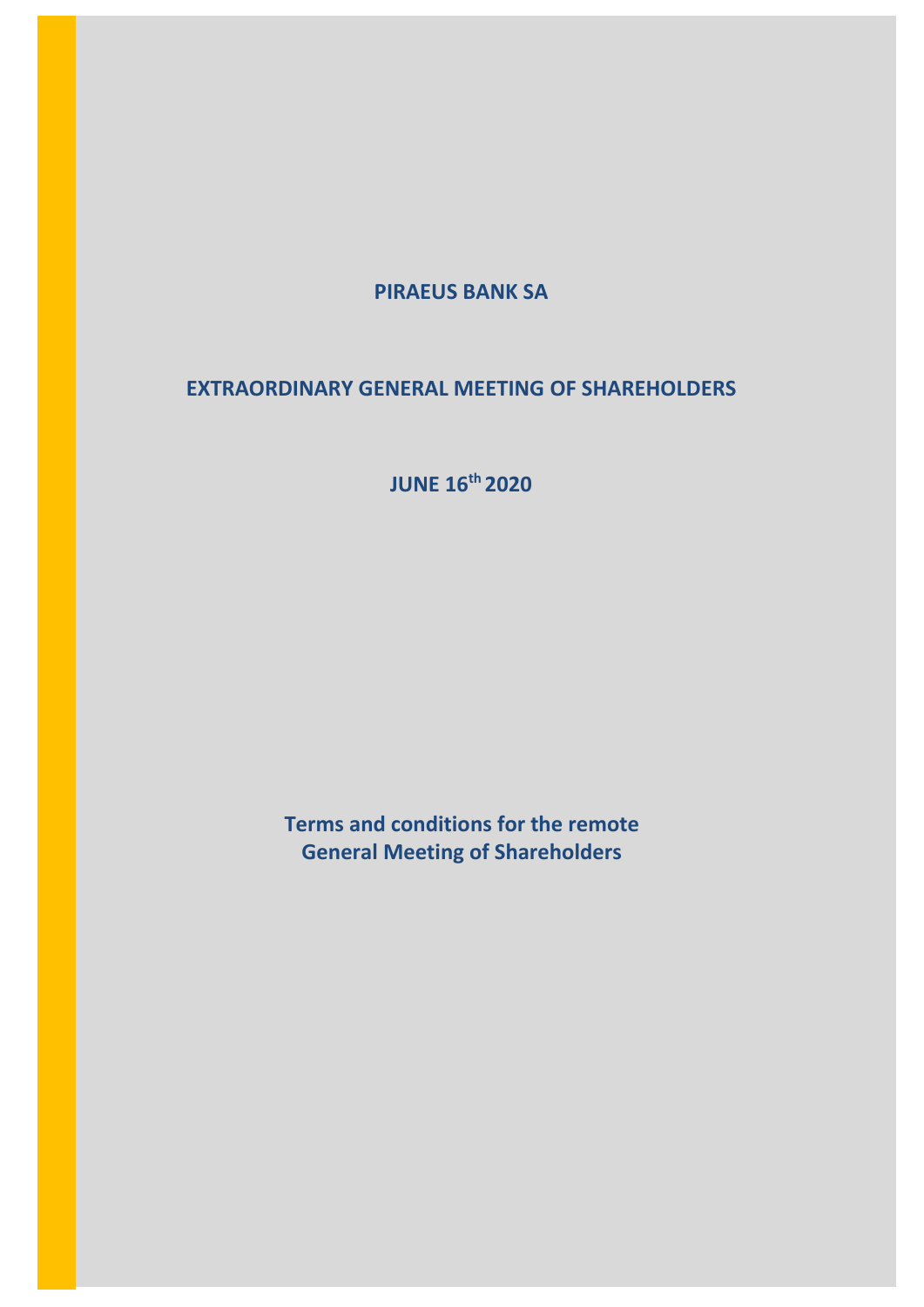The Societé Anonyme under the name "**Piraeus Bank Societe Anonyme"** (the Bank) will hold the Extraordinary General Meeting of Shareholders on 16 June 2020, and a potential Repetitive Meeting on 22 June 2020, remotely in real-time by teleconference without the physical presence of Shareholders. Shareholders of the Bank will participate at the General Meeting exclusively by electronic means.

Participation by Shareholders at the General Meeting is subject to the present terms and conditions for the remote General Meeting (the "Terms for the remote General Meeting"). Capitalized terms used have the meaning as defined in the Appendix to the present.

### **1. Introductory remarks**

1.1. In order for Shareholders to participate and vote at the General Meeting or at any Repetitive Meeting, it is necessary that they, or their proxies, create and use an electronic account in the Internet Platform that has been developed by the Hellenic Exchanges-Athens Stock Exchange Group to provide remote General Meeting services, in real-time, by teleconference to listed companies on the website [www.athexgroup.gr/AXIAeShareholdersMeeting.](http://www.athexgroup.gr/AXIAeShareholdersMeeting)

1.2. The Internet Platform is provided by "Hellenic Central Securities Depository S.A.", while the WEBEX set of tools / services, provided by Cisco Hellas S.A., is used for the teleconference.

1.3. In order to access the Internet Platform a personal computer, a smartphone type mobile telephone or a tablet is required, with a browser application installed, and internet access.

1.4. In order for a Shareholder or his/her proxy to create an account in the Internet Platform, a valid electronic mail (email) account and a mobile telephone number are required by the shareholder or his/her proxy.

1.5. If, on accessing the Internet Platform the above information entered by the Shareholder does not match the data registered in the Dematerialized Securities System and provided to the Company by the Hellenic Central Securities Depository as part of its services to facilitate shareholder identification for remote general meetings which are provided to listed companies in accordance with Decision No 8 of the BoD of Hellenic Central Securities Depository S.A., "*Services to facilitate shareholder identification in remote general meetings & provision of 2-factor authentication when investors access ATHEXCSD electronic services"*, shareholders must provide or/and update the information above through their Operators, in order to create the account.

1.6. Shareholders that have successfully connected to the Internet Platform will be able to participate at the General Meeting by teleconference in real time via link that will be sent to them by email.

By activating the teleconference application (Cisco WEBEX) via the link at the start of the General Meeting, Shareholders will be able to:

a) follow the proceedings of the General Meeting with electronic or audiovisual means,

b) take the floor and address the General Meeting orally during the General Meeting,

while at the same time, through the Internet Platform they will be able to:

c) vote in real time during the General Meeting on the items of the daily agenda,

d) receive information on the recording of their vote.

1.7. The deadlines, during which the rights of Shareholders can be exercised are included in detail in the Invitation to the General Meeting and in the present Terms for the remote General Meeting.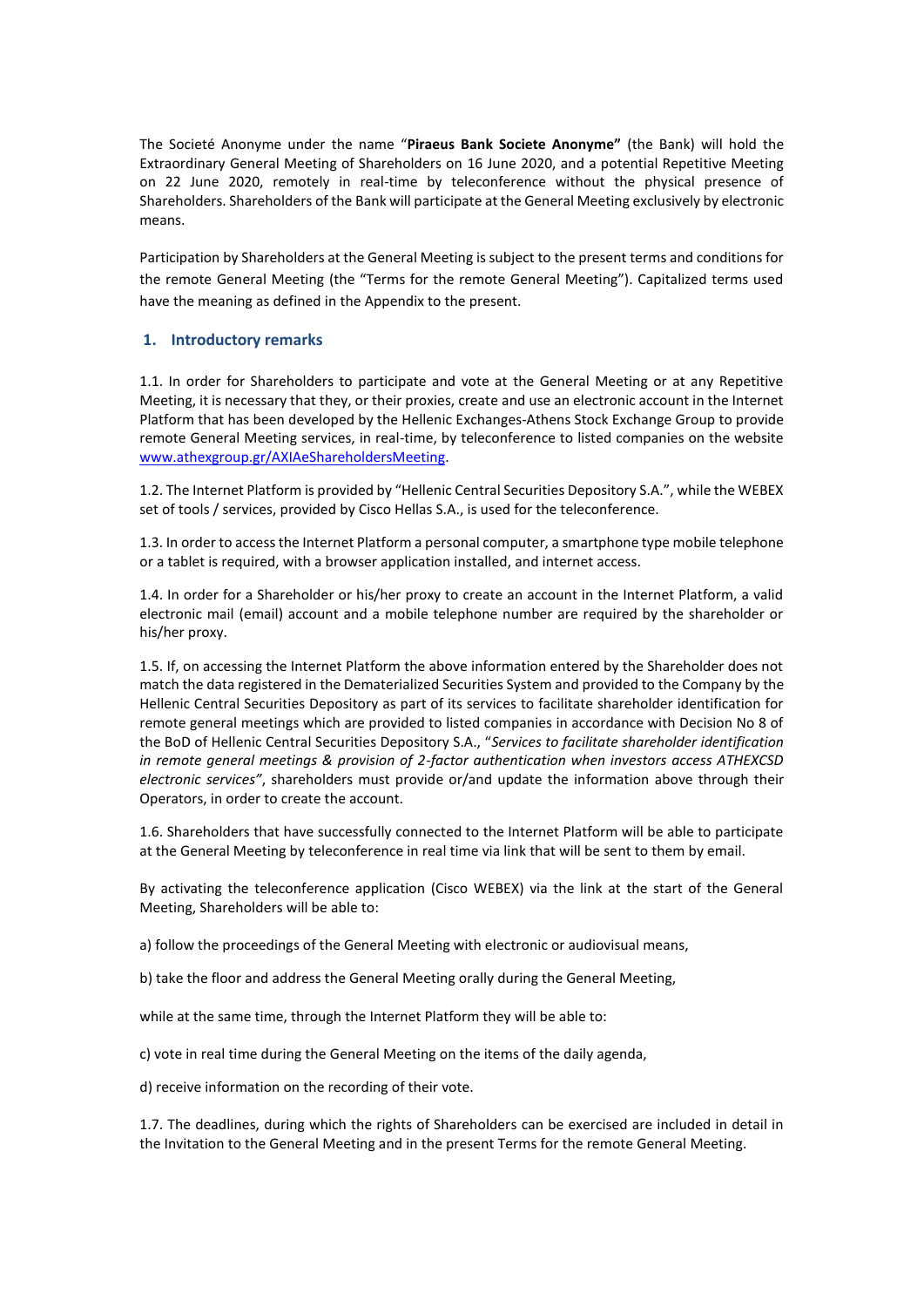1.8. Besides these Terms for the remote General Meeting, the Terms of Use by Third Party Suppliers also apply.

1.9. The Bank reserves the rights at any time to modify, suspend, cancel or limit the mechanisms for the electronic General Meeting and vote when necessary or appropriate for technical or security reasons.

## **2. Technical infrastructure**

2.1. The Bank ensures, insofar as possible, that the technical infrastructure to conduct the remote General Meeting is accurate, secure and accessible to Shareholders with compatible devices. The Bank will cooperate and make use of the services of reliable Third Party Suppliers to provide the technical infrastructure required to conduct the General Meeting.

2.2. Shareholders should know that certain residual risks associated with the technical infrastructure used for the remote General Meetings will always exist. The Bank, through Third Party Suppliers, takes all measures, technical and organization, and makes every possible effort to ensure as much as possible the continuous and uninterrupted of the Internet Platform and the teleconference application, so that the services provided through it are available continuously and uninterruptedly with an acceptable response time without interruption to Shareholders with compatible devices. However, due to the nature of the Internet and web applications, the Bank and the Third Party Suppliers cannot guarantee the absolute completeness, correctness or continuity of their operation and they may not be available to part or all of the Internet, or may respond with interruptions, or, finally, respond in times longer than usual. In cases such as the above, the Bank and the Third Party Suppliers will make every possible effort to restore its operation, however beyond that, the Bank and the Third Party Suppliers cannot be held responsible or become legally accountable for their availability or response time.

2.3. It is recommended that Shareholders take all measures to protect the integrity and security of their information systems, hardware and software, in order to adequately protect the access data and the usage data of the Internet Platform that are stored on the local storage systems of the devices of Shareholders, portable and non-portable. Any failure in Shareholders' systems or connection or usage data leak due to an intrusion by malicious software in the operating systems of Shareholders, does not relieve the latter from their obligations under the present terms, does not constitute force majeure or exceptional condition, nor does it imply any liability of the Bank for any damages suffered by Shareholders. Furthermore, Shareholders are solely responsible for their personal equipment and the required technical means which will allow access to the Internet Platform.

2.4 Shareholders must, prior to the start of the General Meeting, check their connection and ensure that they have access to the Internet Platform and have correctly installed and configured the teleconference application (Cisco WEBEX). The Bank, through Third Party Suppliers, has ensured the timely implementation of the technical infrastructure for the Internet Platform in order to allow Shareholders to control their access and to verify that they can participate substantively in the General Meeting.

A help desk will be available to Shareholders during the General Meeting and as well as for access testing in the Internet Platform, at + 30 210 3366120 or by email at [AXIAeShareholdersMeeting@athexgroup.gr.](mailto:AXIAeShareholdersMeeting@athexgroup.gr)

2.5. Shareholders can notify any failure in the technical infrastructure through the help desk referred to in clause 2.4. Any failure or deficiency in the equipment of Shareholders, software, network infrastructure, servers, connection to the Internet or telephone, video or voice equipment, power outage, any kind of mechanical failure during the General Meeting or similar events, including data security instances (which includes any unauthorized use, piracy, denial-of-service attack, access denial, potential failure, or intrusion that arouses from the theft or illegal interception of a password or a network password or any other attack), which may prevent the remote participation of Shareholders at the General Meeting, will, in any case, be in the sole responsibility of those Shareholders.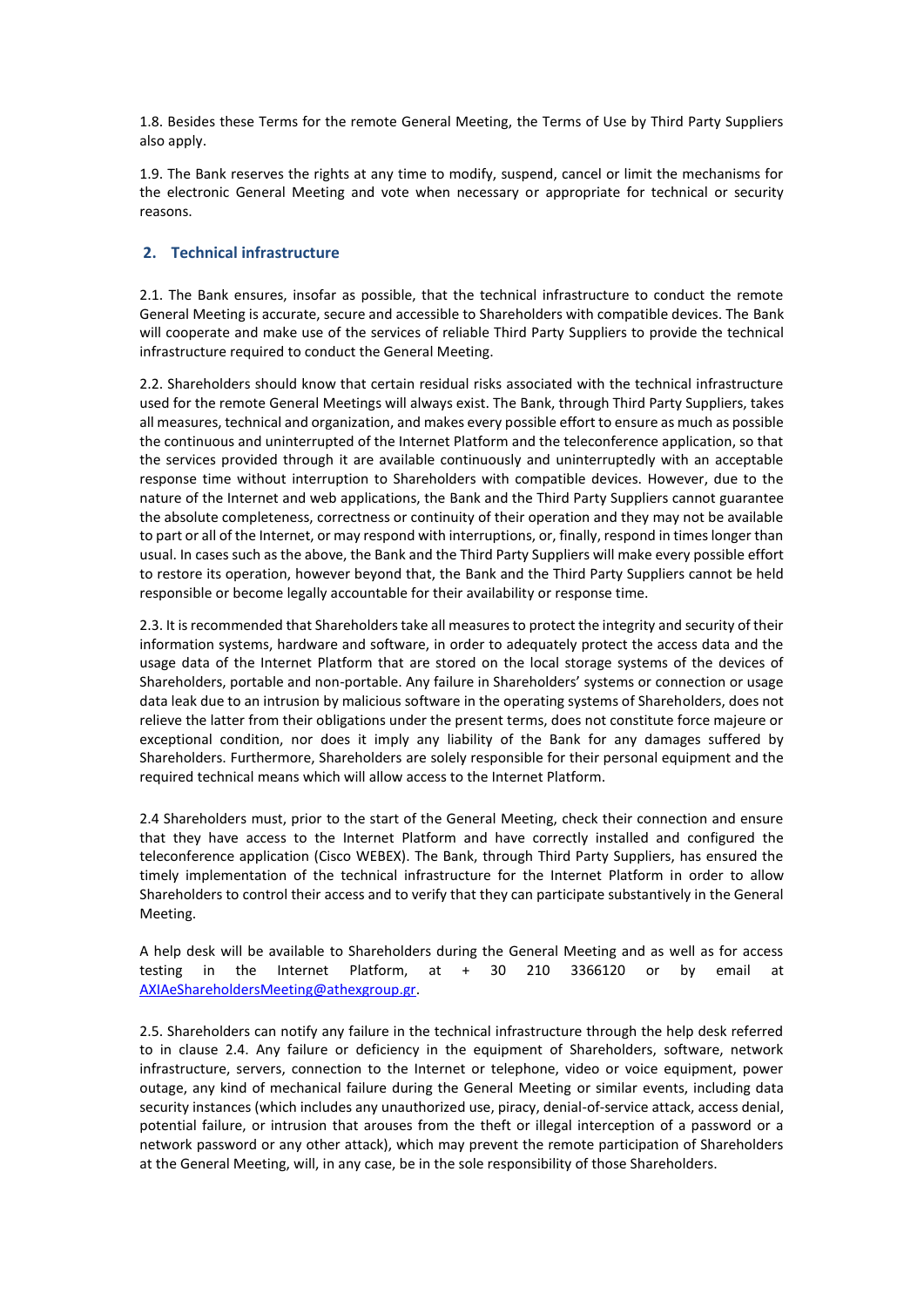Inability by one or more Shareholders to follow the proceedings and participate at the General Meeting or to vote electronically during (any part) of the General Meeting, does not affect the validity of the General Meeting, or any work carried out therein.

2.6. In the event that during the General Meeting the Chairman of the General Meeting becomes aware of any failure in the technological infrastructure that may have occurred during the General Meeting and which materially impacts the proceedings of the General Meeting, the Chairman of the General Meeting informs Shareholders that are participating at the General Meeting.

The Chairman of the General Meeting may decide, at her absolute discretion, taking into consideration the possible impact in the decision making process at the General Meeting, whether the General Meeting should be postponed or adjourned due to this failure, or to proceed with the proceedings even though some Shareholders may not have the ability to participate and/ or vote and/or follow the General Meeting.

In the event that, at the discretion of the Chairman, the Internet Platform or the teleconference application no longer allows all (or some) Shareholders to follow the proceedings of the General Meeting, to vote electronically during (any part) of the General Meeting and to submit questions, then the Chairman may, at her absolute discretion, continue, adjourn, postpone the General Meeting, change the order of discussion and / or decision on the items of the General Meeting or to proceed with the General Meeting without the ability for some or all of the Shareholders that participate remotely at the General Meeting through the Internet Platform and the teleconference application to follow the proceedings of the Meeting and/ or to vote electronically during (any part) of the General Meeting. The Chairman of the Meeting notifies this decision, to the extent possible, to Shareholders present at the General Meeting.

2.7. If the Chairman of the General Meeting decides to suspend or postpone the General Meeting, as mentioned in clause 2.6, then the whose process that has taken place up to the point of suspension or postponement and any decisions taken on the items of the daily agenda will be valid.

## **3. Right to participate and vote at the General Meeting**

3.1. The General Meeting is considered to have begun its proceedings with the announcement of the start of the General Meeting by the Chairman of the Meeting to Shareholders.

3.2. Each Shareholder may participate, follow substantively the proceedings of the General Meeting and vote in real-time electronically, provided that he has taken the necessary steps mentioned in the Invitation to the General Meeting to create and use an electronic account in the Internet Platform and clauses 1.1 to 1.6 of the present and in accordance with the instructions provided in the Invitation.

3.3. In order to participate in the General Meeting, Shareholders must connect through the Internet Platform, before the start of the General Meeting and to declare that they intend to participate in the General Meeting. Following the declaration of the intention to participate, Shareholders will receive a personalized information message by electronic mail with the link that must be followed to connect to the teleconference of the General Meeting.

3.4 On the date of the General Meeting, in order to participate in the proceedings Shareholders must connect in a timely fashion through the Internet Platform, at least fifteen minutes (15') before the start time of the General Meeting that has been announced in the Invitation, and to declare the number of voting rights with which they will participate and vote at the General Meeting, and, whether they wish to modify them (to a lower number).

3.5. Shareholders that do not connect to the Internet Platform on time before the start of the General Meeting in accordance with clause 3.4 above and up until the announcement of the start of the proceedings by the Chairman of the General Meeting, will not be counted among the Shareholders present at the General Meeting, they will not be able to exercise the right to vote or to take the floor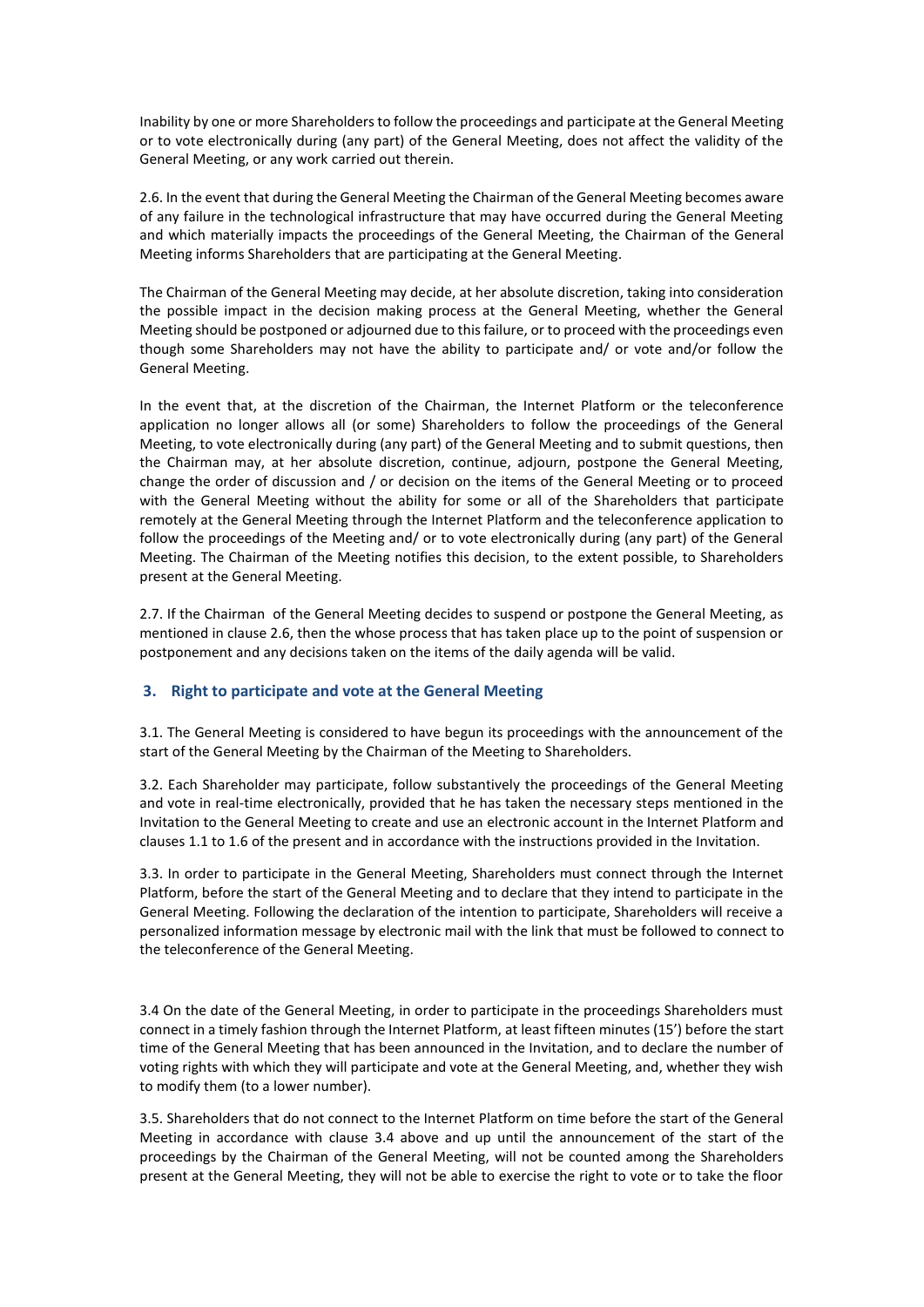and submit questions to the General Meeting, and will only be able to follow the live feed of the General Meeting by teleconference.

3.6. Shareholders who have not appointed a proxy or representative by the deadline (i.e. at least 48 hours before the date of the General Meeting), but who, however, have connected on time through the Internet Platform before the start of the General Meeting will, in accordance with clause 3.4, participate at the General Meeting, unless the General Meeting refuses for good reason and justifies its refusal. In that case, they will not be counted among the Shareholders that are present at the General Meeting, and will only be able to follow the live feed of the General Meeting by teleconference.

3.7. Shareholders who have complied with the formalities above and have connected on time through the Internet Platform before the start of the General Meeting: (i) are considered to be present in person at the General Meeting; (ii) are included in the calculation of the quorum of shareholders present or represented at the General Meeting and the calculation of the percentage of the issued share capital of the Bank present or represented at the General Meeting based on the number of voting rights they stated they would exercise in accordance with clause 3.3 above; (iii) will be able to follow with electronic or audiovisual means the proceedings of the General Meeting; (iv) will have the right to vote in real-time during the General Meeting on the items of the daily agenda at the point in time announced by the Chairperson; (v) will be able to take the floor and address the General Meeting orally during the General Meeting; (vi) will receive information on the registration of their vote.

3.8. The names of Shareholders that have been registered as participants in the General Meeting through the Internet Platform will be included in the list of Shareholders that are present at the General Meeting in person or by proxy (if there is one).

3.9. Any early disconnection by Shareholders before the end of the General Meeting does not affect the calculation of the quorum of Shareholders present or represented at the General Meeting for the time they are connected. Shareholders can connect again to the Internet Platform and continue to follow the remainder of the General Meeting and exercise all of their rights to participate and vote electronically.

In all other cases, Shareholders will only be able to follow the live stream of the General Meeting through teleconference.

3.10. Shareholders will be able to vote electronically from the time when the Chairman of the General Meeting announces the start of voting on the items of the daily agenda, following the completion of the proposals and discussion on the items of the daily agenda, and up until the point when the Chairperson of the General Meeting announces the end of voting. The Chairman of the General Meeting may, at her absolute discretion, decide that voting can take place from the start of the General Meeting up until the time when she announces the end of voting.

3.11 For Shareholders that participate in the voting on the items of the General Meeting that takes place before the General Meeting (mail vote), voting on the items of the daily agenda will be possible exclusively and only for the time period indicated in the Invitation to the General Meeting.

Following that time point, it will not be possible for Shareholders to participate in the voting on the items of the daily agenda that takes place before the General Meeting by mail vote. On entering the Internet Platform, Shareholders will declare the number of voting rights with which they wish to participate at the General Meeting and vote, and, if they wish, they can amend that number (to a lower one). Shareholders that vote on time as above can follow the live feed of the General Meeting by teleconference.

3.12. Shareholders that voted on time as above before the General Meeting by mail vote will be able to withdraw it, as follows:

a) If they voted before the General Meeting through the Internet Platform, they will be able to withdraw their vote through the Internet Platform, up until the start of the General Meeting.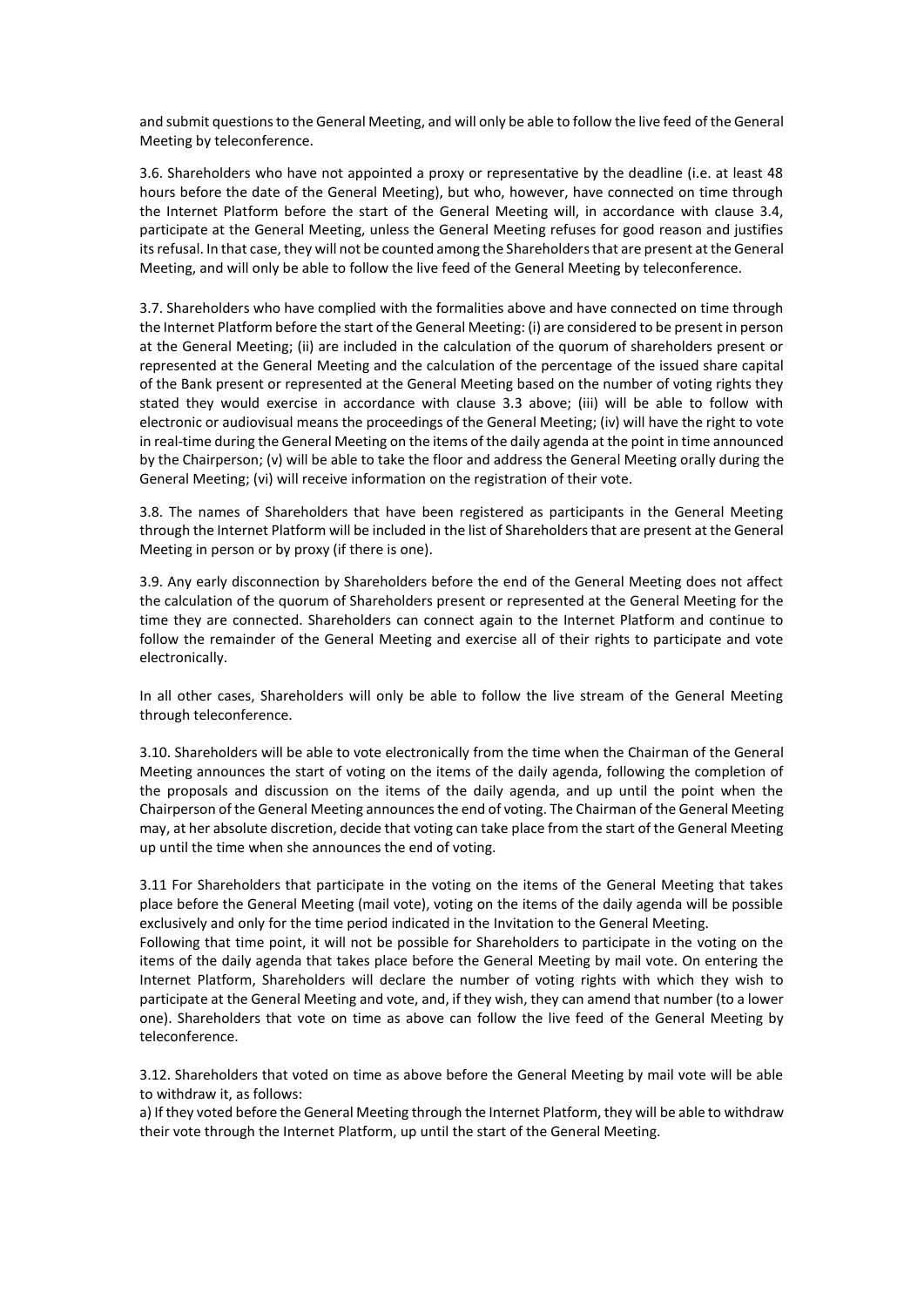b) If they voted before the General Meeting by sending to the Bank the "Mail Vote Form", they will be able to withdraw their vote in the same manner in which they submitted it, by 17:00 on 15.06.2020 at the latest .

Shareholders above may, if they wish, participate in person at the General Meeting under clauses 1.1 to 1.5 and 3.1 to 3.9 of the present.

## **4. Vote confirmation and voting results**

4.1. Submission of the vote by the Shareholder through the Internet Platform is final and cannot be withdrawn, subject to the conditions in par. a) and b) of clause 3.12.

4.2. Each Shareholder who voted at the General Meeting (including by mail vote) will receive from "Hellenic Central Securities Depository S.A." confirmation of registration of her vote on the items of the daily agenda through the Internet Platform after the end of the General Meeting.

4.3. If during voting the voting rights which were declared for participation at the General Meeting, are not fully exercised by the Shareholder, then, following the end of the General Meeting, he will receive, in accordance with clause 4.2, confirmation by the "Hellenic Central Securities Depository S.A." that the remaining rights were noted as "ABSTAIN".

4.4. After the end of voting on the items of the daily agenda and the vote count, the Chairperson informs Shareholders about the results of the vote.

The results of the vote on the items of the General Meeting will be published on the website of the Bank, in accordance with the law.

### **5. Communication**

For any questions concerning these Terms for the remote General Meeting, you may contact the Shareholders' Services Department of the Bank by email at [ShareholdersMeeting@piraeusbank.gr](mailto:sharesdept@piraeusbank.gr) or by telephone at +30 210 3739301 and +30 210 3335039 (daily between 09.00 – 17.00).

For any information regarding technical support to Shareholders and their representatives, you may contact the Help Desk by email at AXIAeShareholdersMeeting@athexgroup.gr or by telephone at +30 210 3366.120.